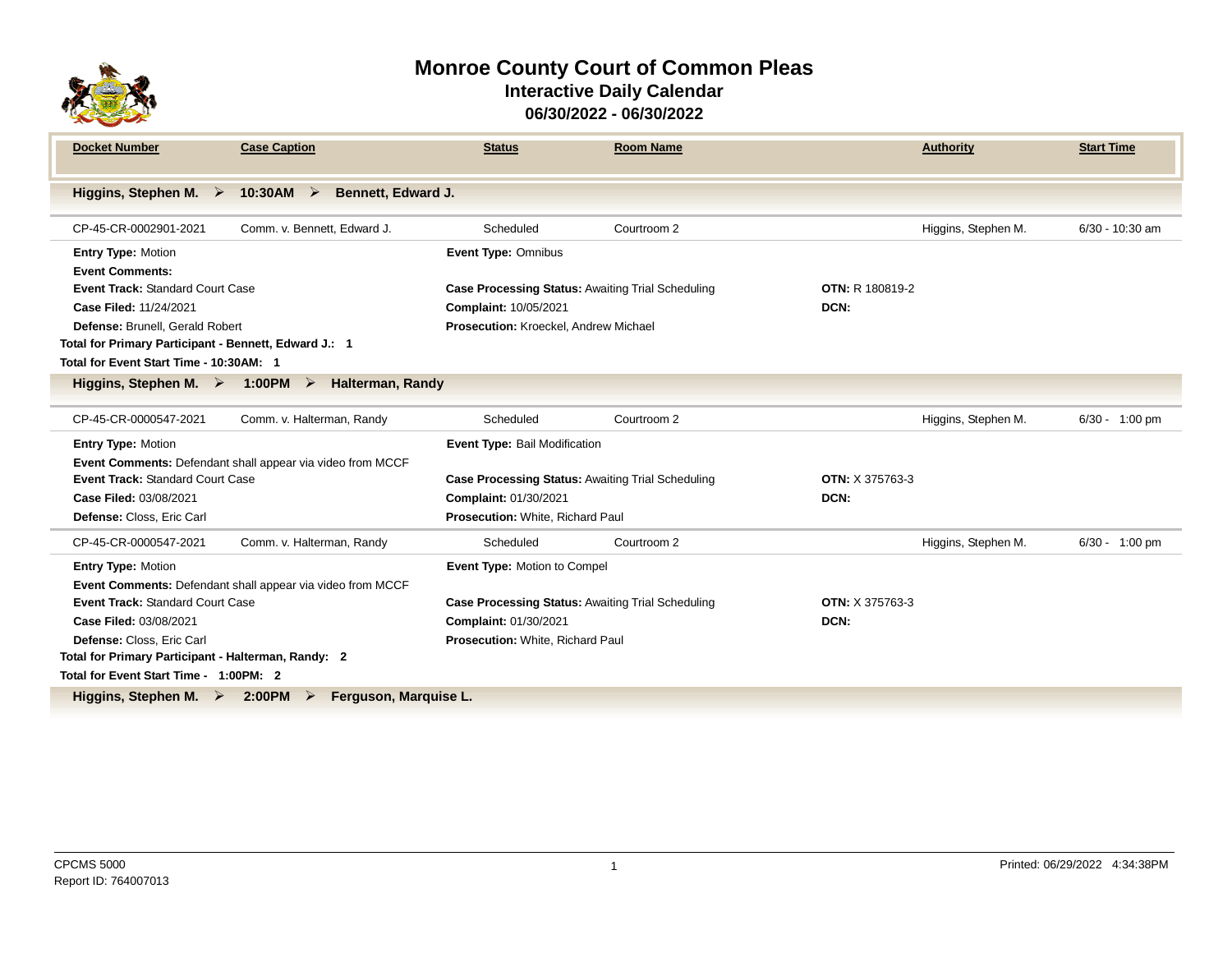| <b>Docket Number</b>                                                                                                                                                                                                                                  | <b>Case Caption</b>                                        | <b>Status</b>                                                                                                                                                      | <b>Room Name</b> |                                | <b>Authority</b>    | <b>Start Time</b>        |
|-------------------------------------------------------------------------------------------------------------------------------------------------------------------------------------------------------------------------------------------------------|------------------------------------------------------------|--------------------------------------------------------------------------------------------------------------------------------------------------------------------|------------------|--------------------------------|---------------------|--------------------------|
| Higgins, Stephen M. $\triangleright$                                                                                                                                                                                                                  | 2:00PM<br>$\triangleright$                                 | Ferguson, Marquise L. (Continued)                                                                                                                                  |                  |                                |                     |                          |
| CP-45-CR-0003137-2021                                                                                                                                                                                                                                 | Comm. v. Ferguson, Marquise L.                             | Scheduled                                                                                                                                                          | Courtroom 2      |                                | Higgins, Stephen M. | $6/30 - 2:00 \text{ pm}$ |
| <b>Entry Type: Motion</b><br><b>Event Comments:</b><br><b>Event Track: Standard Court Case</b><br>Case Filed: 12/22/2021                                                                                                                              |                                                            | Event Type: Habeas Corpus<br><b>OTN: X 421805-6</b><br><b>Case Processing Status: Awaiting Pre-Trial Conference</b><br>Complaint: 10/06/2021<br>DCN:               |                  |                                |                     |                          |
| Defense: Watkins, William Austin<br>Total for Primary Participant - Ferguson, Marquise L.: 1<br>Total for Event Start Time - 2:00PM: 1                                                                                                                |                                                            | Prosecution: Kroeckel, Andrew Michael                                                                                                                              |                  |                                |                     |                          |
| Higgins, Stephen M. $\triangleright$                                                                                                                                                                                                                  | $3:00PM$ $\geq$<br>Latchman, Brian Vashesh                 |                                                                                                                                                                    |                  |                                |                     |                          |
| CP-45-CR-0000035-2022                                                                                                                                                                                                                                 | Comm. v. Latchman, Brian Vashesh                           | Scheduled                                                                                                                                                          | Courtroom 2      |                                | Higgins, Stephen M. | $6/30 -$<br>$3:00$ pm    |
| <b>Entry Type: Motion</b><br><b>Event Comments:</b><br><b>Event Track: Standard Court Case</b><br>Case Filed: 01/07/2022<br>Defense: Brunell, Gerald Robert<br>Total for Event Start Time - 3:00PM: 1<br>Total for Authority - Higgins, Stephen M.: 5 | Total for Primary Participant - Latchman, Brian Vashesh: 1 | <b>Event Type: Pre-Trial Motions</b><br><b>Case Processing Status: Awaiting Trial Scheduling</b><br>Complaint: 12/06/2021<br>Prosecution: Throckmorton, Andrew Jon |                  | <b>OTN: R 207877-5</b><br>DCN: |                     |                          |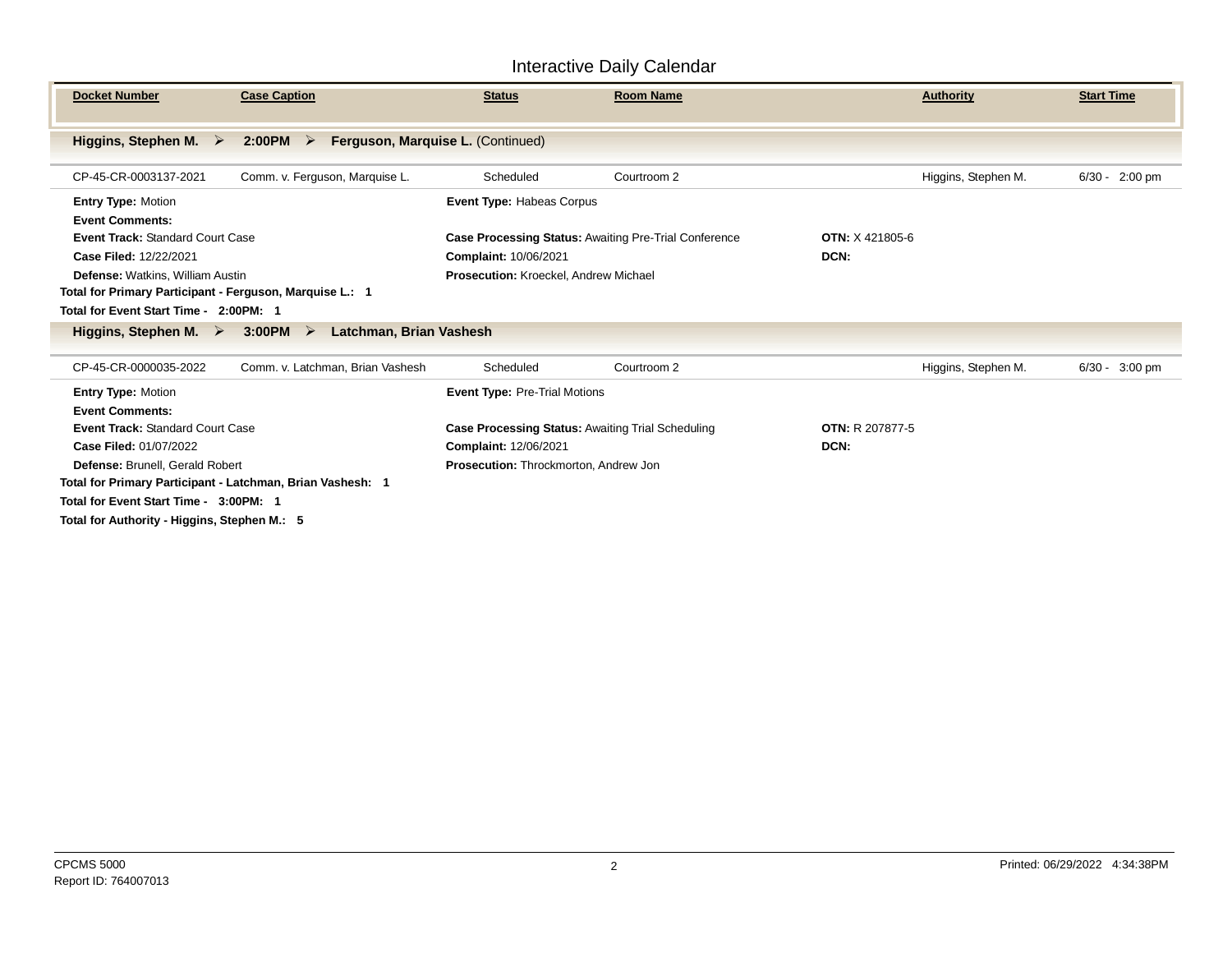| <b>Case Caption</b><br><b>Docket Number</b>                                                                                                                                                       |                              | <b>Status</b>                                                                                                                                            | <b>Room Name</b> |                                | <b>Authority</b> | <b>Start Time</b>     |
|---------------------------------------------------------------------------------------------------------------------------------------------------------------------------------------------------|------------------------------|----------------------------------------------------------------------------------------------------------------------------------------------------------|------------------|--------------------------------|------------------|-----------------------|
| Mark, Jonathan $\triangleright$<br>$2:00PM$ $\geq$                                                                                                                                                | <b>Ball, Korey</b>           |                                                                                                                                                          |                  |                                |                  |                       |
| Comm. v. Ball, Korey<br>CP-45-CR-0003097-2021                                                                                                                                                     |                              | Scheduled                                                                                                                                                | Courtroom 5      |                                | Mark, Jonathan   | $6/30 -$<br>$2:00$ pm |
| <b>Entry Type: Motion</b><br><b>Event Comments:</b><br>Event Track: Standard Court Case<br>Case Filed: 12/20/2021<br>Defense: Filer, Eric James<br>Total for Primary Participant - Ball, Korey: 1 |                              | Event Type: Bail Modification<br><b>Case Processing Status: Awaiting Trial Scheduling</b><br>Complaint: 07/15/2021<br>Prosecution: Marra, David Nicholas |                  | <b>OTN: R 155902-5</b><br>DCN: |                  |                       |
| $2:00PM$ ><br>Mark, Jonathan $\triangleright$                                                                                                                                                     | Fischer, Michael C.          |                                                                                                                                                          |                  |                                |                  |                       |
| CP-45-CR-0001838-2020                                                                                                                                                                             | Comm. v. Fischer, Michael C. | Scheduled                                                                                                                                                | Courtroom 5      |                                | Mark, Jonathan   | $6/30 -$<br>$2:00$ pm |
| <b>Entry Type: Motion</b><br><b>Event Comments:</b>                                                                                                                                               |                              | Event Type: Parole Violation                                                                                                                             |                  |                                |                  |                       |
| <b>Event Track: Standard Court Case</b>                                                                                                                                                           |                              | Case Processing Status: Sentenced/Penalty Imposed                                                                                                        |                  | <b>OTN: X 351781-3</b>         |                  |                       |
| Case Filed: 10/05/2020                                                                                                                                                                            |                              | Complaint: 09/06/2020                                                                                                                                    |                  | DCN:                           |                  |                       |
| Defense: Fischer, Thomas P.                                                                                                                                                                       |                              | Prosecution: White, Richard Paul                                                                                                                         |                  |                                |                  |                       |
| Total for Primary Participant - Fischer, Michael C.: 1                                                                                                                                            |                              |                                                                                                                                                          |                  |                                |                  |                       |
| Total for Event Start Time - 2:00PM: 2                                                                                                                                                            |                              |                                                                                                                                                          |                  |                                |                  |                       |
| Total for Authority - Mark, Jonathan: 2                                                                                                                                                           |                              |                                                                                                                                                          |                  |                                |                  |                       |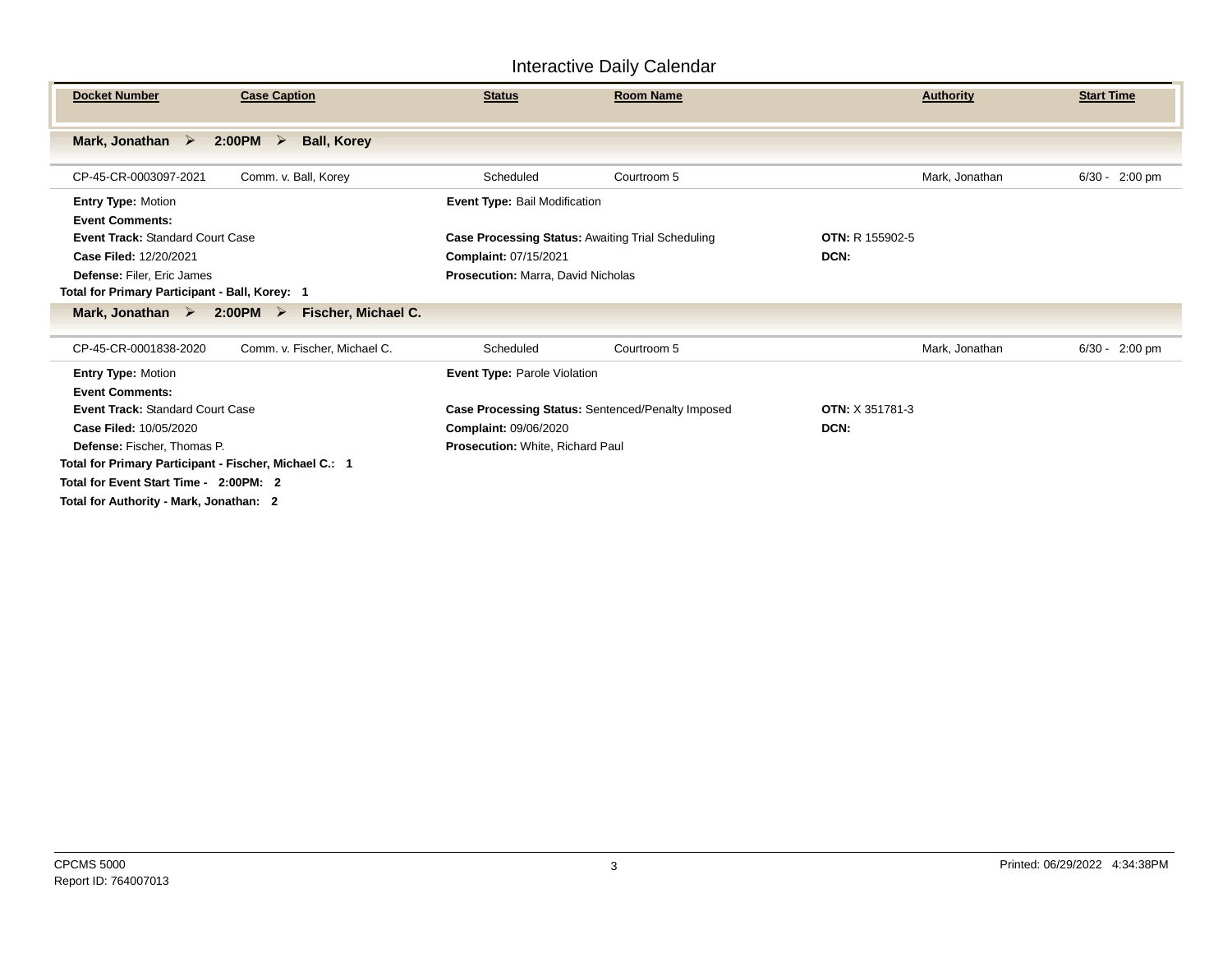| <b>Docket Number</b>                                                                                                                                                   | <b>Case Caption</b>                                                                     | <b>Status</b>               | <b>Room Name</b> | <b>Authority</b>     | <b>Start Time</b> |  |  |  |
|------------------------------------------------------------------------------------------------------------------------------------------------------------------------|-----------------------------------------------------------------------------------------|-----------------------------|------------------|----------------------|-------------------|--|--|--|
|                                                                                                                                                                        | Williamson, David J. ><br>$9:00AM$ ><br>(No Primary Participant)                        |                             |                  |                      |                   |  |  |  |
| 87 OC 2022                                                                                                                                                             | In Re: I. Zaliwciw, An Alleged Incapacitated<br>Person                                  | Scheduled                   | Courtroom 7      | Williamson, David J. | $6/30 - 9:00$ am  |  |  |  |
| <b>Entry Type: Motion</b><br><b>Event Comments:</b>                                                                                                                    | Event Type: Petition                                                                    |                             |                  |                      |                   |  |  |  |
| Total for Primary Participant - (No Primary Participant): 1<br>Total for Event Start Time - 9:00AM: 1                                                                  |                                                                                         |                             |                  |                      |                   |  |  |  |
|                                                                                                                                                                        | Williamson, David J. $\triangleright$ 10:00AM $\triangleright$ (No Primary Participant) |                             |                  |                      |                   |  |  |  |
|                                                                                                                                                                        |                                                                                         |                             |                  |                      |                   |  |  |  |
| 79 OC 2022                                                                                                                                                             | In Re: H. Grant, An Alleged Incapacitated<br>Person                                     | Scheduled                   | Courtroom 7      | Williamson, David J. | 6/30 - 10:00 am   |  |  |  |
| <b>Entry Type: Motion</b><br><b>Event Comments:</b>                                                                                                                    | <b>Event Type: Petition</b>                                                             |                             |                  |                      |                   |  |  |  |
| Total for Primary Participant - (No Primary Participant): 1                                                                                                            |                                                                                         |                             |                  |                      |                   |  |  |  |
| Total for Event Start Time - 10:00AM: 1                                                                                                                                |                                                                                         |                             |                  |                      |                   |  |  |  |
|                                                                                                                                                                        | Williamson, David J. $\triangleright$ 10:30AM $\triangleright$ (No Primary Participant) |                             |                  |                      |                   |  |  |  |
| 22 OCA 2022                                                                                                                                                            | In Re: Adopt of L.J.R.A., a minor                                                       | Scheduled                   | Courtroom 7      | Williamson, David J. | $6/30 - 10:30$ am |  |  |  |
| <b>Entry Type: Motion</b><br><b>Event Comments:</b><br>Total for Primary Participant - (No Primary Participant): 1                                                     |                                                                                         | <b>Event Type: Petition</b> |                  |                      |                   |  |  |  |
| Total for Event Start Time - 10:30AM: 1                                                                                                                                |                                                                                         |                             |                  |                      |                   |  |  |  |
|                                                                                                                                                                        | Williamson, David J. $\triangleright$ 11:30AM $\triangleright$ (No Primary Participant) |                             |                  |                      |                   |  |  |  |
| 90 OC 2022                                                                                                                                                             | In Re: 1 Beachfrontrealty, LLC and J.J.                                                 | Scheduled                   | Courtroom 7      | Williamson, David J. | $6/30 - 11:30$ am |  |  |  |
| <b>Entry Type: Motion</b><br><b>Event Comments: via Zoom</b><br>Total for Primary Participant - (No Primary Participant): 1<br>Total for Event Start Time - 11:30AM: 1 |                                                                                         | <b>Event Type: Petition</b> |                  |                      |                   |  |  |  |
|                                                                                                                                                                        | Williamson, David J. $\triangleright$ 1:30PM $\triangleright$ (No Primary Participant)  |                             |                  |                      |                   |  |  |  |
| 51 OCA 2021                                                                                                                                                            | Int. of RESTRICTED CASE CAPTION                                                         | Scheduled                   | Courtroom 7      | Williamson, David J. | 6/30 - 1:30 pm    |  |  |  |
| <b>Entry Type: Motion</b><br><b>Event Comments:</b><br>Total for Primary Participant - (No Primary Participant): 1<br>Total for Event Start Time - 1:30PM: 1           |                                                                                         | <b>Event Type: Petition</b> |                  |                      |                   |  |  |  |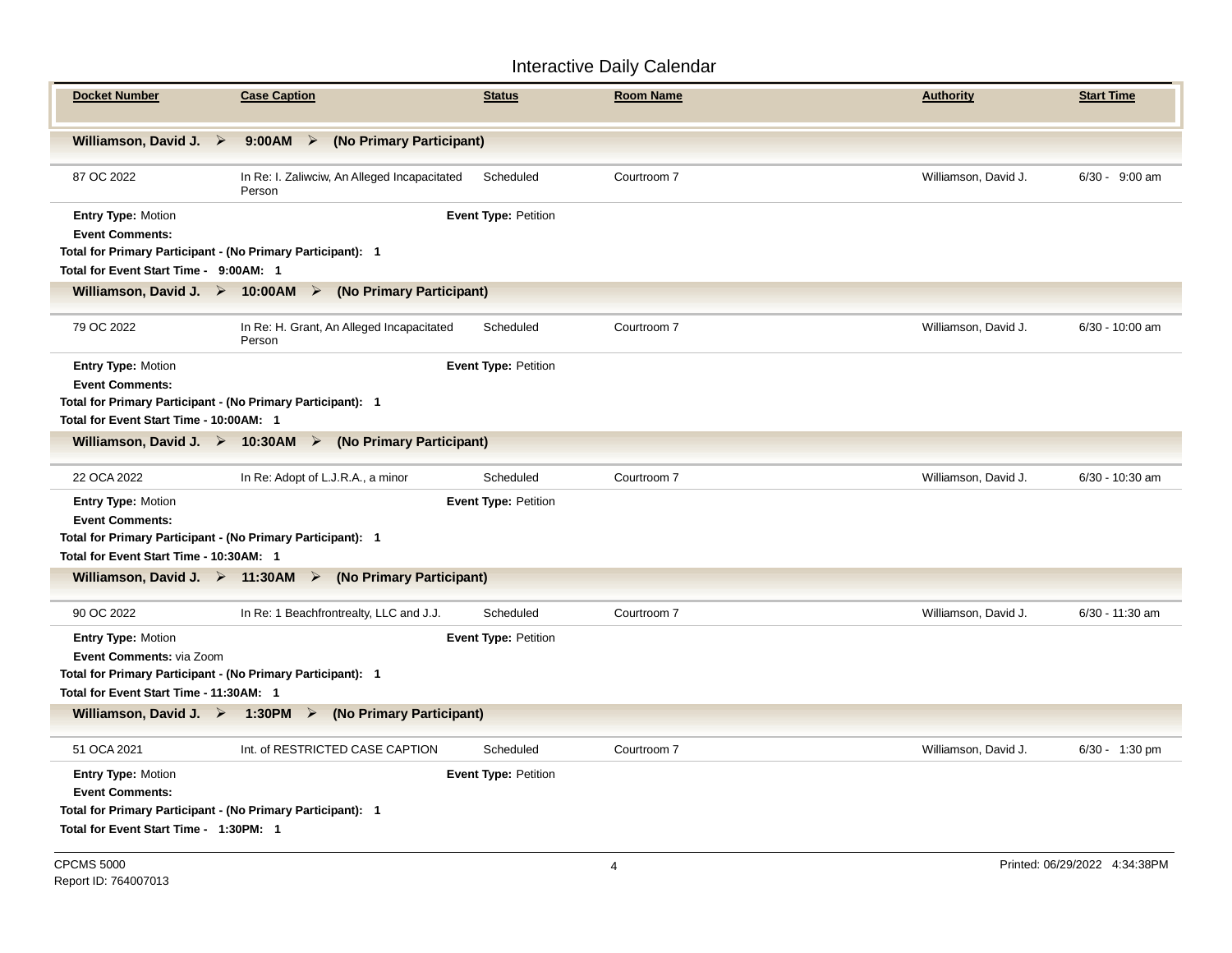| <b>Number</b><br>$\mathbf{a}$ | Caption<br><b>Paco</b> | <b>Status</b> | Room Name | Authoritv | <u> Start Time</u> |
|-------------------------------|------------------------|---------------|-----------|-----------|--------------------|
|                               |                        |               |           |           |                    |

**Total for Authority - Williamson, David J.: 5**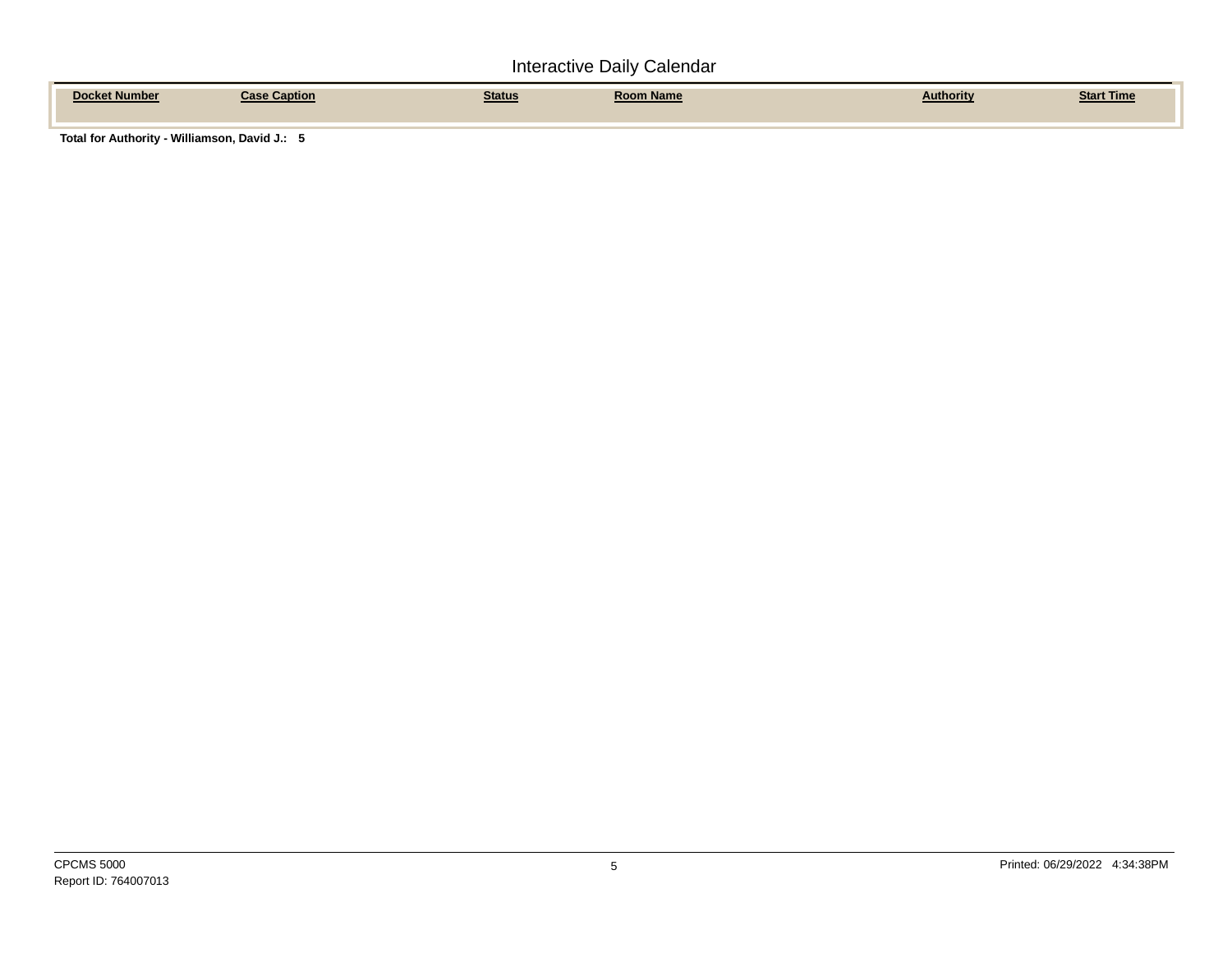| <b>Docket Number</b>                                                                                  | <b>Case Caption</b>                                                                   | <b>Status</b>                                      | <b>Room Name</b> |                        | <b>Authority</b>           | <b>Start Time</b> |  |  |
|-------------------------------------------------------------------------------------------------------|---------------------------------------------------------------------------------------|----------------------------------------------------|------------------|------------------------|----------------------------|-------------------|--|--|
| Worthington, Margherita P. $\triangleright$                                                           | $9:00AM$ >                                                                            | <b>Bryant, Matthew Graham</b>                      |                  |                        |                            |                   |  |  |
| CP-45-CR-0002302-2021                                                                                 | Comm. v. Bryant, Matthew Graham                                                       | Scheduled                                          | Courtroom 3      |                        | Worthington, Margherita P. | $6/30 - 9:00$ am  |  |  |
| <b>Entry Type: Motion</b>                                                                             |                                                                                       | <b>Event Type: Sentencing</b>                      |                  |                        |                            |                   |  |  |
| <b>Event Comments:</b>                                                                                |                                                                                       |                                                    |                  |                        |                            |                   |  |  |
| Event Track: Standard Court Case                                                                      |                                                                                       | <b>Case Processing Status: Awaiting Sentencing</b> |                  | <b>OTN: X 413807-2</b> |                            |                   |  |  |
| Case Filed: 09/20/2021                                                                                |                                                                                       | Complaint: 08/24/2021                              |                  | DCN:                   |                            |                   |  |  |
| Defense: Bleice, Chandra Vitelli                                                                      |                                                                                       | Prosecution: Marra, David Nicholas                 |                  |                        |                            |                   |  |  |
| Total for Primary Participant - Bryant, Matthew Graham: 1                                             |                                                                                       |                                                    |                  |                        |                            |                   |  |  |
|                                                                                                       | Worthington, Margherita P. $\triangleright$ 9:00 AM $\triangleright$ Gomez, Briani M. |                                                    |                  |                        |                            |                   |  |  |
| CP-45-CR-0002393-2021                                                                                 | Comm. v. Gomez, Briani M.                                                             | Scheduled                                          | Courtroom 3      |                        | Worthington, Margherita P. | $6/30 - 9:00$ am  |  |  |
| <b>Entry Type: Motion</b>                                                                             |                                                                                       | <b>Event Type: Sentencing</b>                      |                  |                        |                            |                   |  |  |
| <b>Event Comments:</b>                                                                                |                                                                                       |                                                    |                  |                        |                            |                   |  |  |
| <b>Event Track: Homicide</b>                                                                          |                                                                                       | Case Processing Status: Awaiting Sentencing        |                  | <b>OTN: R 164294-4</b> |                            |                   |  |  |
| Case Filed: 09/29/2021                                                                                |                                                                                       | Complaint: 08/12/2021                              |                  | DCN:                   |                            |                   |  |  |
| Defense: Saurman, Robert Allen                                                                        |                                                                                       | <b>Prosecution: Martinez, Chad A.</b>              |                  |                        |                            |                   |  |  |
| Total for Primary Participant - Gomez, Briani M.: 1                                                   |                                                                                       |                                                    |                  |                        |                            |                   |  |  |
| Worthington, Margherita P. $\triangleright$ 9:00 AM $\triangleright$                                  |                                                                                       | Lara Jimenez, Mario Alberto                        |                  |                        |                            |                   |  |  |
| CP-45-CR-0000442-2021                                                                                 | Comm. v. Lara Jimenez. Mario Alberto                                                  | Scheduled                                          | Courtroom 3      |                        | Worthington, Margherita P. | $6/30 - 9:00$ am  |  |  |
| <b>Entry Type: Motion</b>                                                                             |                                                                                       | <b>Event Type: Sentencing</b>                      |                  |                        |                            |                   |  |  |
| <b>Event Comments:</b>                                                                                |                                                                                       |                                                    |                  |                        |                            |                   |  |  |
| <b>Event Track: Standard Court Case</b>                                                               |                                                                                       | <b>Case Processing Status: Awaiting Sentencing</b> |                  | <b>OTN: X 358208-4</b> |                            |                   |  |  |
| Case Filed: 03/01/2021                                                                                |                                                                                       | Complaint: 01/19/2021                              |                  | DCN:                   |                            |                   |  |  |
| Defense: Gerolimatos, Thomas Mathew<br>Total for Primary Participant - Lara Jimenez, Mario Alberto: 1 |                                                                                       | Prosecution: Marra, David Nicholas                 |                  |                        |                            |                   |  |  |
| Worthington, Margherita P. $\triangleright$ 9:00 AM $\triangleright$                                  | <b>Wert, Harry Donald</b>                                                             |                                                    |                  |                        |                            |                   |  |  |
| CP-45-CR-0002016-2021                                                                                 | Comm. v. Wert, Harry Donald                                                           | Scheduled                                          | Courtroom 3      |                        | Worthington, Margherita P. | $6/30 - 9:00$ am  |  |  |
| <b>Entry Type: Motion</b>                                                                             |                                                                                       | <b>Event Type: Sentencing</b>                      |                  |                        |                            |                   |  |  |
| <b>Event Comments:</b>                                                                                |                                                                                       |                                                    |                  |                        |                            |                   |  |  |
| <b>Event Track: Standard Court Case</b>                                                               |                                                                                       | <b>Case Processing Status: Awaiting Sentencing</b> |                  | <b>OTN: X 368138-1</b> |                            |                   |  |  |
| Case Filed: 08/16/2021                                                                                |                                                                                       | Complaint: 07/08/2021                              |                  | DCN:                   |                            |                   |  |  |
| Defense: Gerolimatos, Thomas Mathew                                                                   |                                                                                       | Prosecution: Tomcho, Michael                       |                  |                        |                            |                   |  |  |
| Total for Primary Participant - Wert, Harry Donald: 1                                                 |                                                                                       |                                                    |                  |                        |                            |                   |  |  |
| Total for Event Start Time - 9:00AM: 4                                                                |                                                                                       |                                                    |                  |                        |                            |                   |  |  |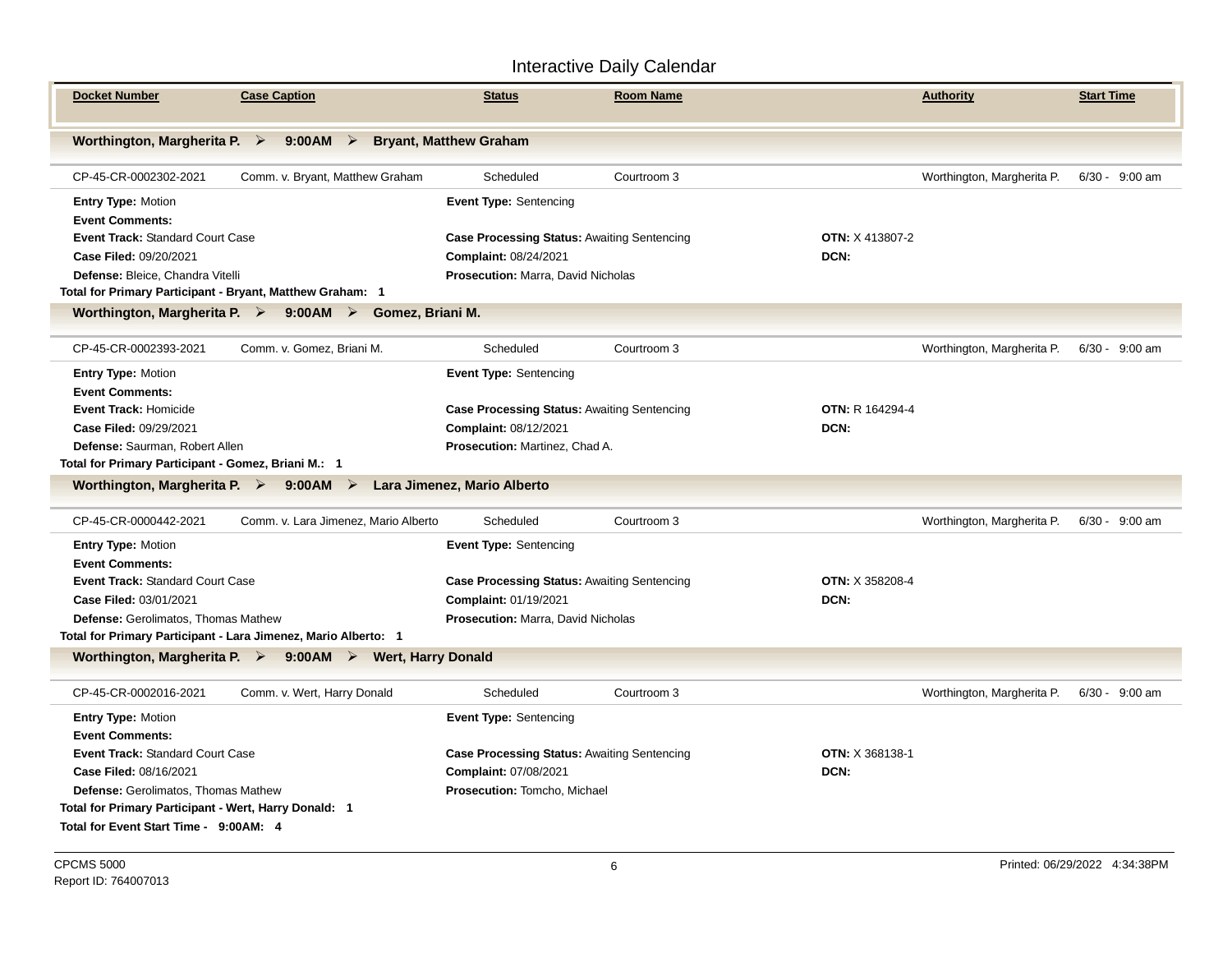| <b>Docket Number</b>                                                  | <b>Case Caption</b>                                   | <b>Status</b>                                      | <b>Room Name</b> |                        | <b>Authority</b>           | <b>Start Time</b> |                  |  |  |
|-----------------------------------------------------------------------|-------------------------------------------------------|----------------------------------------------------|------------------|------------------------|----------------------------|-------------------|------------------|--|--|
| Worthington, Margherita P. $\triangleright$                           | $9:30AM$ ><br><b>Biggs, Vaimon Lynn</b>               |                                                    |                  |                        |                            |                   |                  |  |  |
| CP-45-CR-0001904-2021                                                 | Comm. v. Biggs, Vaimon Lynn                           | Scheduled                                          | Courtroom 3      |                        | Worthington, Margherita P. |                   | 6/30 - 9:30 am   |  |  |
| <b>Entry Type: Motion</b>                                             |                                                       | <b>Event Type: Sentencing</b>                      |                  |                        |                            |                   |                  |  |  |
| <b>Event Comments:</b>                                                |                                                       |                                                    |                  |                        |                            |                   |                  |  |  |
| <b>Event Track: Standard Court Case</b>                               |                                                       | <b>Case Processing Status: Awaiting Sentencing</b> |                  | <b>OTN: X 405342-0</b> |                            |                   |                  |  |  |
| Case Filed: 08/02/2021                                                |                                                       | Complaint: 07/10/2021                              |                  | DCN:                   |                            |                   |                  |  |  |
| Defense: Closs. Eric Carl                                             |                                                       | Prosecution: Tomcho, Michael                       |                  |                        |                            |                   |                  |  |  |
|                                                                       | Total for Primary Participant - Biggs, Vaimon Lynn: 1 |                                                    |                  |                        |                            |                   |                  |  |  |
| Worthington, Margherita P. $\triangleright$ 9:30 AM $\triangleright$  |                                                       | <b>Cornish, Jasmine Marie</b>                      |                  |                        |                            |                   |                  |  |  |
| CP-45-CR-0002415-2020                                                 | Comm. v. Cornish, Jasmine Marie                       | Scheduled                                          | Courtroom 3      |                        | Worthington, Margherita P. |                   | $6/30 - 9:30$ am |  |  |
| <b>Entry Type: Motion</b>                                             |                                                       | Event Type: Sentencing                             |                  |                        |                            |                   |                  |  |  |
| <b>Event Comments:</b>                                                |                                                       |                                                    |                  |                        |                            |                   |                  |  |  |
| Event Track: Standard Court Case                                      |                                                       | <b>Case Processing Status: Awaiting Sentencing</b> |                  | <b>OTN: U 887578-6</b> |                            |                   |                  |  |  |
| Case Filed: 11/23/2020                                                |                                                       | Complaint: 06/26/2020                              |                  | DCN:                   |                            |                   |                  |  |  |
| Defense: Bleice, Chandra Vitelli                                      |                                                       | Prosecution: White, Richard Paul                   |                  |                        |                            |                   |                  |  |  |
| Total for Primary Participant - Cornish, Jasmine Marie: 1             |                                                       |                                                    |                  |                        |                            |                   |                  |  |  |
| Worthington, Margherita P. $\triangleright$ 9:30 AM $\triangleright$  |                                                       | <b>Eppley, Dane Edward</b>                         |                  |                        |                            |                   |                  |  |  |
| CP-45-CR-0001221-2021                                                 | Comm. v. Eppley, Dane Edward                          | Scheduled                                          | Courtroom 3      |                        | Worthington, Margherita P. |                   | $6/30 - 9:30$ am |  |  |
| <b>Entry Type: Motion</b>                                             |                                                       | <b>Event Type: Sentencing</b>                      |                  |                        |                            |                   |                  |  |  |
| <b>Event Comments:</b>                                                |                                                       |                                                    |                  |                        |                            |                   |                  |  |  |
| <b>Event Track: Standard Court Case</b>                               |                                                       | <b>Case Processing Status: Awaiting Sentencing</b> |                  | <b>OTN: R 106295-0</b> |                            |                   |                  |  |  |
| Case Filed: 05/24/2021                                                |                                                       | Complaint: 02/01/2021                              |                  | DCN:                   |                            |                   |                  |  |  |
| Defense: D'Andrea, Joseph R.                                          |                                                       | <b>Prosecution: Matthews, Mark S.</b>              |                  |                        |                            |                   |                  |  |  |
| Total for Primary Participant - Eppley, Dane Edward: 1                |                                                       |                                                    |                  |                        |                            |                   |                  |  |  |
| Total for Event Start Time - 9:30AM: 3                                |                                                       |                                                    |                  |                        |                            |                   |                  |  |  |
| Worthington, Margherita P. $\triangleright$ 10:00 AM $\triangleright$ |                                                       | <b>Blake, Geraldine Jeanette</b>                   |                  |                        |                            |                   |                  |  |  |
|                                                                       |                                                       |                                                    |                  |                        |                            |                   |                  |  |  |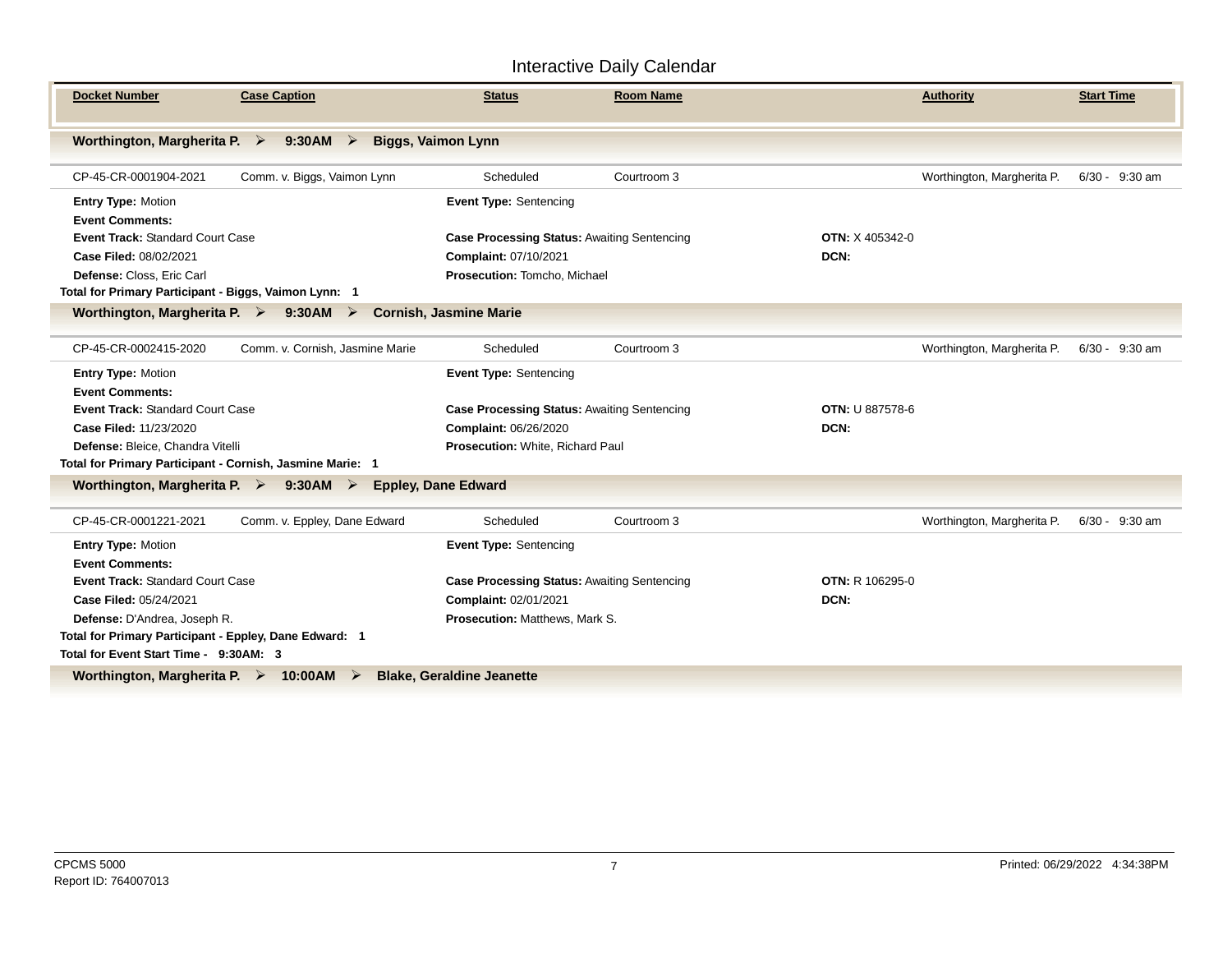| <b>Docket Number</b><br><b>Case Caption</b>                                                   |                                    | <b>Status</b>                                      | <b>Room Name</b> |                        | <b>Authority</b>           | <b>Start Time</b> |  |  |
|-----------------------------------------------------------------------------------------------|------------------------------------|----------------------------------------------------|------------------|------------------------|----------------------------|-------------------|--|--|
| Worthington, Margherita P. > 10:00AM > Blake, Geraldine Jeanette (Continued)                  |                                    |                                                    |                  |                        |                            |                   |  |  |
| CP-45-CR-0000316-2021                                                                         | Comm. v. Blake, Geraldine Jeanette | Scheduled                                          | Courtroom 3      |                        | Worthington, Margherita P. | $6/30 - 10:00$ am |  |  |
| Entry Type: Motion                                                                            |                                    | <b>Event Type: Sentencing</b>                      |                  |                        |                            |                   |  |  |
| <b>Event Comments:</b>                                                                        |                                    |                                                    |                  |                        |                            |                   |  |  |
| Event Track: Standard Court Case                                                              |                                    | <b>Case Processing Status: Awaiting Sentencing</b> |                  | <b>OTN: X 358181-5</b> |                            |                   |  |  |
| Case Filed: 02/11/2021                                                                        |                                    | Complaint: 10/10/2020                              |                  | DCN:                   |                            |                   |  |  |
| Defense: Sundmaker, Thomas P.                                                                 |                                    | <b>Prosecution: Rogers, Curtis James</b>           |                  |                        |                            |                   |  |  |
| Total for Primary Participant - Blake, Geraldine Jeanette: 1                                  |                                    |                                                    |                  |                        |                            |                   |  |  |
| Worthington, Margherita P. $\triangleright$ 10:00AM $\triangleright$ Jeffrey, Walter Wein Jr. |                                    |                                                    |                  |                        |                            |                   |  |  |
| Comm. v. Jeffrey, Walter Wein Jr.<br>CP-45-CR-0002102-2020                                    |                                    | Scheduled                                          | Courtroom 3      |                        | Worthington, Margherita P. | $6/30 - 10:00$ am |  |  |
| <b>Entry Type: Motion</b>                                                                     |                                    | <b>Event Type: Sentencing</b>                      |                  |                        |                            |                   |  |  |
| <b>Event Comments:</b>                                                                        |                                    |                                                    |                  |                        |                            |                   |  |  |
| Event Track: Standard Court Case                                                              |                                    | <b>Case Processing Status: Awaiting Sentencing</b> |                  | <b>OTN: U 910064-1</b> |                            |                   |  |  |
| Case Filed: 10/26/2020                                                                        |                                    | Complaint: 09/02/2020                              |                  | DCN:                   |                            |                   |  |  |
| Defense: Watkins, William Austin                                                              |                                    | Prosecution: Schlottman, Christy Holly             |                  |                        |                            |                   |  |  |
| Total for Primary Participant - Jeffrey, Walter Wein Jr.: 1                                   |                                    |                                                    |                  |                        |                            |                   |  |  |
| Worthington, Margherita P. > 10:00AM > Spence, Odane A.                                       |                                    |                                                    |                  |                        |                            |                   |  |  |
| Comm. v. Spence, Odane A.<br>CP-45-CR-0001992-2021                                            |                                    | Scheduled                                          | Courtroom 3      |                        | Worthington, Margherita P. | 6/30 - 10:00 am   |  |  |
| <b>Entry Type: Motion</b>                                                                     |                                    | <b>Event Type: Sentencing</b>                      |                  |                        |                            |                   |  |  |
| <b>Event Comments:</b>                                                                        |                                    |                                                    |                  |                        |                            |                   |  |  |
| <b>Event Track: Standard Court Case</b>                                                       |                                    | <b>Case Processing Status: Awaiting Sentencing</b> |                  | <b>OTN: X 343783-6</b> |                            |                   |  |  |
| Case Filed: 08/13/2021                                                                        |                                    | Complaint: 09/21/2020                              |                  | DCN:                   |                            |                   |  |  |
| Defense: Cutaio, Frederick Mark                                                               |                                    | Prosecution: Schlottman, Christy Holly             |                  |                        |                            |                   |  |  |
| Total for Primary Participant - Spence, Odane A.: 1                                           |                                    |                                                    |                  |                        |                            |                   |  |  |
| Worthington, Margherita P. $\triangleright$ 10:00AM $\triangleright$ Woodling, James D.       |                                    |                                                    |                  |                        |                            |                   |  |  |
| Comm. v. Woodling, James D.<br>CP-45-CR-0002007-2021                                          |                                    | Scheduled                                          | Courtroom 3      |                        | Worthington, Margherita P. | 6/30 - 10:00 am   |  |  |
| <b>Entry Type: Motion</b>                                                                     |                                    | <b>Event Type: Sentencing</b>                      |                  |                        |                            |                   |  |  |
| <b>Event Comments:</b>                                                                        |                                    |                                                    |                  |                        |                            |                   |  |  |
| <b>Event Track: Standard Court Case</b>                                                       |                                    | <b>Case Processing Status: Awaiting Sentencing</b> |                  | <b>OTN: R 153864-4</b> |                            |                   |  |  |
| Case Filed: 08/16/2021                                                                        |                                    | Complaint: 07/07/2021                              |                  | DCN:                   |                            |                   |  |  |
| Defense: Catina, Janet K. Marsh                                                               |                                    | <b>Prosecution: Martinez, Chad A.</b>              |                  |                        |                            |                   |  |  |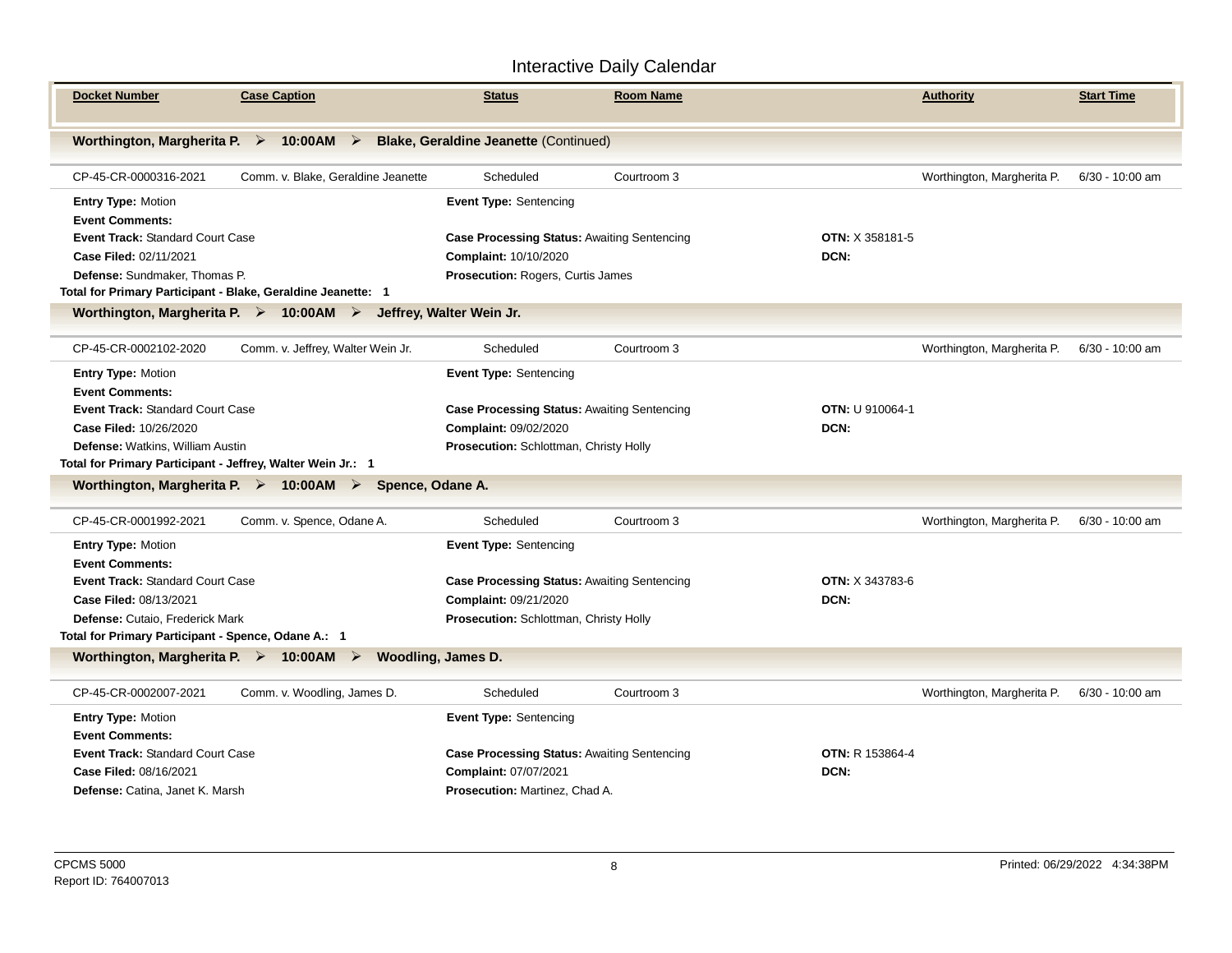| <b>Docket Number</b><br><b>Case Caption</b>                                           | <b>Status</b>                                      | <b>Room Name</b> |                        | <b>Authority</b>           | <b>Start Time</b> |  |  |  |  |
|---------------------------------------------------------------------------------------|----------------------------------------------------|------------------|------------------------|----------------------------|-------------------|--|--|--|--|
| Worthington, Margherita P. $\triangleright$ 10:00 AM $\triangleright$                 | <b>Woodling, James D. (Continued)</b>              |                  |                        |                            |                   |  |  |  |  |
|                                                                                       |                                                    |                  |                        |                            |                   |  |  |  |  |
| Comm. v. Woodling, James D<br>CP-45-CR-0002885-2021                                   | Scheduled                                          | Courtroom 3      |                        | Worthington, Margherita P. | $6/30 - 10:00$ am |  |  |  |  |
| Entry Type: Motion                                                                    | Event Type: Sentencing                             |                  |                        |                            |                   |  |  |  |  |
| <b>Event Comments:</b>                                                                |                                                    |                  |                        |                            |                   |  |  |  |  |
| <b>Event Track: Standard Court Case</b>                                               | <b>Case Processing Status: Awaiting Sentencing</b> |                  | OTN: X 394487-2        |                            |                   |  |  |  |  |
| Case Filed: 11/23/2021                                                                | Complaint: 10/08/2021                              |                  | DCN:                   |                            |                   |  |  |  |  |
| Defense: Catina, Janet K. Marsh                                                       | Prosecution: Matthews, Mark S.                     |                  |                        |                            |                   |  |  |  |  |
| Total for Primary Participant - Woodling, James D.: 2                                 |                                                    |                  |                        |                            |                   |  |  |  |  |
| Worthington, Margherita P. $\triangleright$ 10:00 AM $\triangleright$                 | <b>Woodling, James Dean</b>                        |                  |                        |                            |                   |  |  |  |  |
|                                                                                       |                                                    |                  |                        |                            |                   |  |  |  |  |
| CP-45-CR-0002343-2021<br>Comm. v. Woodling, James Dean                                | Scheduled                                          | Courtroom 3      |                        | Worthington, Margherita P. | 6/30 - 10:00 am   |  |  |  |  |
| Entry Type: Motion                                                                    | <b>Event Type: Sentencing</b>                      |                  |                        |                            |                   |  |  |  |  |
| <b>Event Comments:</b>                                                                |                                                    |                  |                        |                            |                   |  |  |  |  |
| Event Track: Standard Court Case                                                      | Case Processing Status: Awaiting Sentencing        |                  | <b>OTN: X 371769-6</b> |                            |                   |  |  |  |  |
| Case Filed: 09/24/2021                                                                | Complaint: 07/01/2021                              |                  | DCN:                   |                            |                   |  |  |  |  |
| Defense: Labar, Jason Allen                                                           | Prosecution: Kroeckel, Andrew Michael              |                  |                        |                            |                   |  |  |  |  |
| Total for Primary Participant - Woodling, James Dean: 1                               |                                                    |                  |                        |                            |                   |  |  |  |  |
| Total for Event Start Time - 10:00AM: 6                                               |                                                    |                  |                        |                            |                   |  |  |  |  |
| Worthington, Margherita P. $\triangleright$ 10:30AM $\triangleright$<br>Abate, Joseph |                                                    |                  |                        |                            |                   |  |  |  |  |
|                                                                                       |                                                    |                  |                        |                            |                   |  |  |  |  |
| CP-45-CR-0001988-2020<br>Comm. v. Abate, Joseph                                       | Scheduled                                          | Courtroom 3      |                        | Worthington, Margherita P. | $6/30 - 10:30$ am |  |  |  |  |
| Entry Type: Motion                                                                    | <b>Event Type: Sentencing</b>                      |                  |                        |                            |                   |  |  |  |  |
| <b>Event Comments:</b>                                                                |                                                    |                  |                        |                            |                   |  |  |  |  |
| <b>Event Track: Standard Court Case</b>                                               | Case Processing Status: Awaiting Sentencing        |                  | <b>OTN: U 901029-3</b> |                            |                   |  |  |  |  |
| Case Filed: 10/19/2020                                                                | Complaint: 07/30/2020                              |                  | DCN:                   |                            |                   |  |  |  |  |
| Defense:                                                                              | Prosecution: Solt, Alexandria Patricia             |                  |                        |                            |                   |  |  |  |  |
| Total for Primary Participant - Abate, Joseph: 1                                      |                                                    |                  |                        |                            |                   |  |  |  |  |
| Worthington, Margherita P. $\triangleright$ 10:30AM<br>➤                              | <b>Patterson, Rameik Mathias</b>                   |                  |                        |                            |                   |  |  |  |  |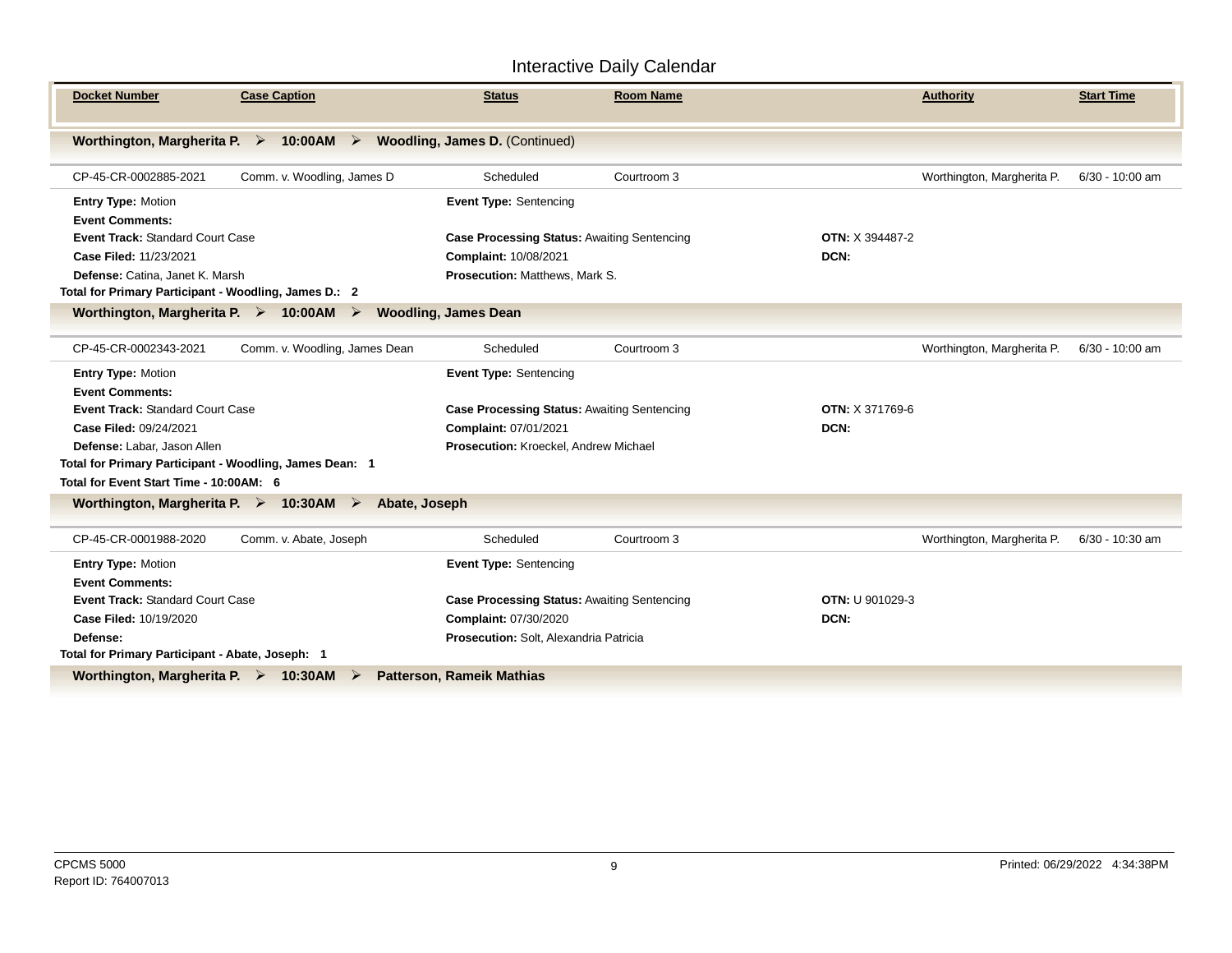| <b>Docket Number</b>                                                  | <b>Case Caption</b>                                                                             | <b>Status</b>                                      | <b>Room Name</b> |                        | <b>Authority</b>           | <b>Start Time</b> |
|-----------------------------------------------------------------------|-------------------------------------------------------------------------------------------------|----------------------------------------------------|------------------|------------------------|----------------------------|-------------------|
|                                                                       | Worthington, Margherita P. > 10:30AM > Patterson, Rameik Mathias (Continued)                    |                                                    |                  |                        |                            |                   |
| CP-45-CR-0002355-2021                                                 | Comm. v. Patterson. Rameik Mathias                                                              | Scheduled                                          | Courtroom 3      |                        | Worthington, Margherita P. | 6/30 - 10:30 am   |
| <b>Entry Type: Motion</b>                                             |                                                                                                 | Event Type: Sentencing                             |                  |                        |                            |                   |
| <b>Event Comments:</b>                                                |                                                                                                 |                                                    |                  |                        |                            |                   |
| <b>Event Track: Standard Court Case</b>                               |                                                                                                 | <b>Case Processing Status: Awaiting Sentencing</b> |                  | <b>OTN: X 394739-2</b> |                            |                   |
| Case Filed: 09/24/2021                                                |                                                                                                 | Complaint: 07/29/2021                              |                  | DCN:                   |                            |                   |
| Defense:                                                              |                                                                                                 | Prosecution: White, Richard Paul                   |                  |                        |                            |                   |
| Total for Primary Participant - Patterson, Rameik Mathias: 1          |                                                                                                 |                                                    |                  |                        |                            |                   |
|                                                                       | Worthington, Margherita P. $\triangleright$ 10:30AM $\triangleright$ Rivera, Nicholas Alexander |                                                    |                  |                        |                            |                   |
| CP-45-CR-0003128-2019                                                 | Comm. v. Rivera, Nicholas Alexander                                                             | Scheduled                                          | Courtroom 3      |                        | Worthington, Margherita P. | 6/30 - 10:30 am   |
| Entry Type: Motion                                                    |                                                                                                 | <b>Event Type: Sentencing</b>                      |                  |                        |                            |                   |
| <b>Event Comments:</b>                                                |                                                                                                 |                                                    |                  |                        |                            |                   |
| <b>Event Track: Standard Court Case</b>                               |                                                                                                 | <b>Case Processing Status: Awaiting Sentencing</b> |                  | <b>OTN: X 301254-2</b> |                            |                   |
| Case Filed: 12/23/2019                                                |                                                                                                 | Complaint: 11/19/2019                              |                  | DCN:                   |                            |                   |
| <b>Defense:</b> Sundmaker, Thomas P.                                  |                                                                                                 | Prosecution: Rogers, Curtis J.                     |                  |                        |                            |                   |
| Total for Primary Participant - Rivera, Nicholas Alexander: 1         |                                                                                                 |                                                    |                  |                        |                            |                   |
|                                                                       | Worthington, Margherita P. $\triangleright$ 10:30AM $\triangleright$ Roger, Alissa M.           |                                                    |                  |                        |                            |                   |
| CP-45-CR-0001477-2020                                                 | Comm. v. Roger, Alissa M.                                                                       | Scheduled                                          | Courtroom 3      |                        | Worthington, Margherita P. | 6/30 - 10:30 am   |
| <b>Entry Type: Motion</b>                                             |                                                                                                 | <b>Event Type: Sentencing</b>                      |                  |                        |                            |                   |
| <b>Event Comments:</b>                                                |                                                                                                 |                                                    |                  |                        |                            |                   |
| <b>Event Track: Standard Court Case</b>                               |                                                                                                 | <b>Case Processing Status: Awaiting Sentencing</b> |                  | OTN: X 296584-1        |                            |                   |
| Case Filed: 09/02/2020                                                |                                                                                                 | Complaint: 01/23/2020                              |                  | DCN:                   |                            |                   |
| Defense: Monroe County Public Defender's Office                       |                                                                                                 | Prosecution: Bernal, Matthew John                  |                  |                        |                            |                   |
| Total for Primary Participant - Roger, Alissa M.: 1                   |                                                                                                 |                                                    |                  |                        |                            |                   |
| Total for Event Start Time - 10:30AM: 4                               |                                                                                                 |                                                    |                  |                        |                            |                   |
| Worthington, Margherita P. $\triangleright$ 11:00 AM $\triangleright$ | Labar, James                                                                                    |                                                    |                  |                        |                            |                   |
|                                                                       |                                                                                                 |                                                    |                  |                        |                            |                   |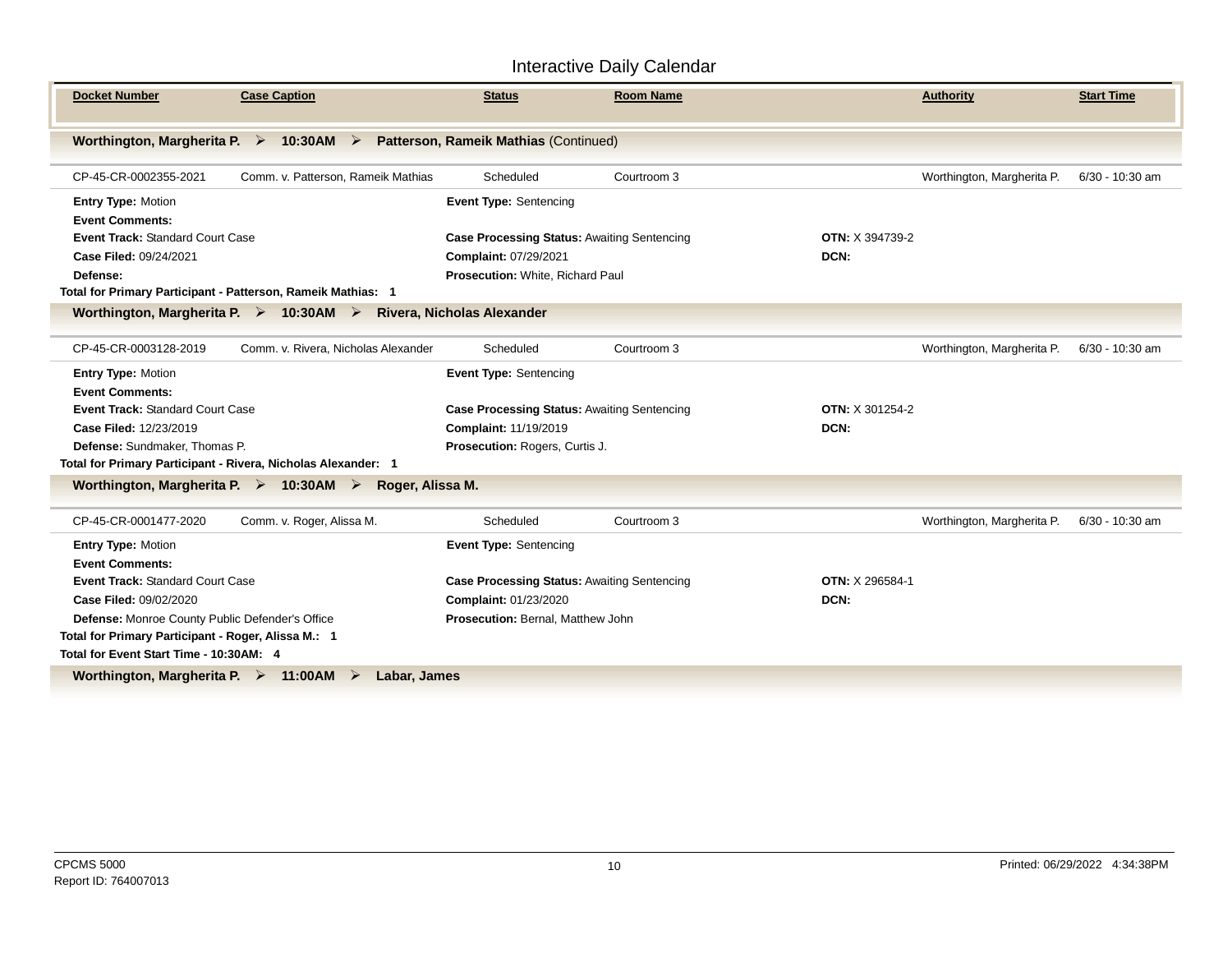| <b>Docket Number</b>                                                                                  | <b>Case Caption</b>            | Status                                                           | <b>Room Name</b> |                        | <b>Authority</b>           | <b>Start Time</b> |
|-------------------------------------------------------------------------------------------------------|--------------------------------|------------------------------------------------------------------|------------------|------------------------|----------------------------|-------------------|
| Worthington, Margherita P. $\triangleright$ 11:00AM $\triangleright$                                  |                                | Labar, James (Continued)                                         |                  |                        |                            |                   |
| CP-45-CR-0002525-2018                                                                                 | Comm. v. LaBar, James          | Scheduled                                                        | Courtroom 3      |                        | Worthington, Margherita P. | $6/30 - 11:00$ am |
| <b>Entry Type: Motion</b>                                                                             |                                | Event Type: Probation Violation                                  |                  |                        |                            |                   |
| Event Comments: defendant shall appear via video<br><b>Event Track: Standard Court Case</b>           |                                | Case Processing Status: Sentenced/Penalty Imposed                |                  | <b>OTN: X 179948-6</b> |                            |                   |
| Case Filed: 11/15/2018                                                                                |                                | Complaint: 10/04/2018                                            |                  | DCN:                   |                            |                   |
| Defense: Monroe County Public Defender's Office<br>Total for Primary Participant - Labar, James: 1    |                                | Prosecution: Monroe County District Attorney's Office            |                  |                        |                            |                   |
| Worthington, Margherita P. $\triangleright$ 11:00 AM $\triangleright$<br><b>Labar, James Franklin</b> |                                |                                                                  |                  |                        |                            |                   |
| CP-45-CR-0002627-2021                                                                                 | Comm. v. Labar, James Franklin | Scheduled                                                        | Courtroom 3      |                        | Worthington, Margherita P. | 6/30 - 11:00 am   |
| <b>Entry Type: Motion</b>                                                                             |                                | <b>Event Type: Sentencing</b>                                    |                  |                        |                            |                   |
| <b>Event Comments:</b>                                                                                |                                |                                                                  |                  |                        |                            |                   |
| <b>Event Track: Standard Court Case</b>                                                               |                                | <b>Case Processing Status: Awaiting Sentencing</b>               |                  | <b>OTN: X 413812-0</b> |                            |                   |
| Case Filed: 10/28/2021                                                                                |                                | Complaint: 08/24/2021                                            |                  | DCN:                   |                            |                   |
| Defense: Gerolimatos, Thomas Mathew<br>Total for Primary Participant - Labar, James Franklin: 1       |                                | Prosecution: Schlottman, Christy Holly                           |                  |                        |                            |                   |
| Worthington, Margherita P. $\triangleright$ 11:00 AM $\triangleright$                                 | Lee, William David             |                                                                  |                  |                        |                            |                   |
|                                                                                                       |                                |                                                                  |                  |                        |                            |                   |
| CP-45-CR-0002493-2021                                                                                 | Comm. v. Lee, William David    | Scheduled                                                        | Courtroom 3      |                        | Worthington, Margherita P. | 6/30 - 11:00 am   |
| <b>Entry Type: Motion</b>                                                                             |                                | <b>Event Type: Sentencing</b>                                    |                  |                        |                            |                   |
| <b>Event Comments:</b>                                                                                |                                |                                                                  |                  |                        |                            |                   |
| Event Track: Standard Court Case                                                                      |                                | <b>Case Processing Status: Awaiting Sentencing</b>               |                  | <b>OTN: R 171376-2</b> |                            |                   |
| Case Filed: 10/15/2021                                                                                |                                | Complaint: 09/07/2021<br><b>Prosecution: White, Richard Paul</b> |                  | DCN:                   |                            |                   |
| <b>Defense: Cutaio. Frederick Mark</b>                                                                |                                |                                                                  |                  |                        |                            |                   |
| CP-45-CR-0002644-2021                                                                                 | Comm. v. Lee, William David    | Scheduled                                                        | Courtroom 3      |                        | Worthington, Margherita P. | $6/30 - 11:00$ am |
| <b>Entry Type: Motion</b>                                                                             |                                | <b>Event Type: Sentencing</b>                                    |                  |                        |                            |                   |
| <b>Event Comments:</b>                                                                                |                                |                                                                  |                  |                        |                            |                   |
| Event Track: Standard Court Case                                                                      |                                | <b>Case Processing Status: Awaiting Sentencing</b>               |                  | <b>OTN: X 421408-1</b> |                            |                   |
| Case Filed: 10/29/2021                                                                                |                                | Complaint: 10/04/2021                                            |                  | DCN:                   |                            |                   |
| Defense: Cutaio, Frederick Mark                                                                       |                                | Prosecution: Solt, Alexandria Patricia                           |                  |                        |                            |                   |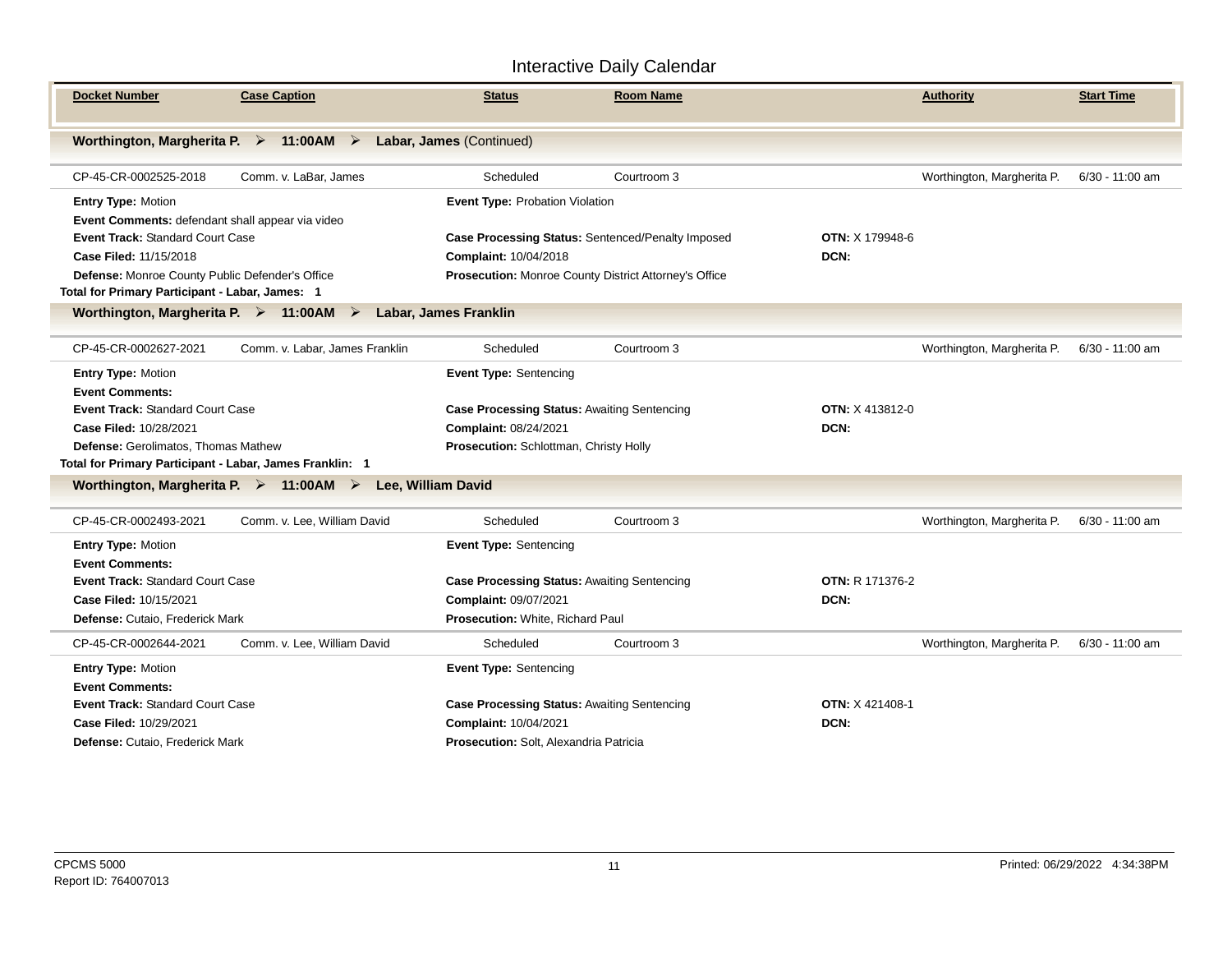| <b>Docket Number</b>                                                  | <b>Case Caption</b>         | <b>Status</b>                                      | <b>Room Name</b> |                        | <b>Authority</b>           | <b>Start Time</b> |
|-----------------------------------------------------------------------|-----------------------------|----------------------------------------------------|------------------|------------------------|----------------------------|-------------------|
| Worthington, Margherita P. $\triangleright$ 11:00 AM $\triangleright$ |                             | Lee, William David (Continued)                     |                  |                        |                            |                   |
| CP-45-CR-0002667-2021                                                 | Comm. v. Lee, William David | Scheduled                                          | Courtroom 3      |                        | Worthington, Margherita P. | 6/30 - 11:00 am   |
| Entry Type: Motion                                                    |                             | Event Type: Sentencing                             |                  |                        |                            |                   |
| <b>Event Comments:</b>                                                |                             |                                                    |                  |                        |                            |                   |
| <b>Event Track: Standard Court Case</b>                               |                             | <b>Case Processing Status: Awaiting Sentencing</b> |                  | <b>OTN: R 154943-5</b> |                            |                   |
| Case Filed: 11/01/2021                                                |                             | Complaint: 06/29/2021                              |                  | DCN:                   |                            |                   |
| Defense: Cutaio, Frederick Mark                                       |                             | Prosecution: Martinez, Chad A.                     |                  |                        |                            |                   |
| CP-45-CR-0003144-2021                                                 | Comm. v. Lee, William David | Scheduled                                          | Courtroom 3      |                        | Worthington, Margherita P. | 6/30 - 11:00 am   |
| <b>Entry Type: Motion</b>                                             |                             | <b>Event Type: Sentencing</b>                      |                  |                        |                            |                   |
| <b>Event Comments:</b>                                                |                             |                                                    |                  |                        |                            |                   |
| <b>Event Track: Standard Court Case</b>                               |                             | <b>Case Processing Status: Awaiting Sentencing</b> |                  | <b>OTN: R 155937-5</b> |                            |                   |
| Case Filed: 12/22/2021                                                |                             | Complaint: 07/15/2021                              |                  | DCN:                   |                            |                   |
| Defense: Cutaio, Frederick Mark                                       |                             | Prosecution: Kroeckel, Andrew Michael              |                  |                        |                            |                   |
| CP-45-CR-0000075-2022                                                 | Comm. v. Lee, William David | Scheduled                                          | Courtroom 3      |                        | Worthington, Margherita P. | 6/30 - 11:00 am   |
| Entry Type: Motion                                                    |                             | <b>Event Type: Sentencing</b>                      |                  |                        |                            |                   |
| <b>Event Comments:</b>                                                |                             |                                                    |                  |                        |                            |                   |
| Event Track: Standard Court Case                                      |                             | <b>Case Processing Status: Awaiting Sentencing</b> |                  | <b>OTN: R 208120-3</b> |                            |                   |
| Case Filed: 01/18/2022                                                |                             | Complaint: 12/06/2021                              |                  | DCN:                   |                            |                   |
| Defense: Cutaio, Frederick Mark                                       |                             | Prosecution: Marra, David Nicholas                 |                  |                        |                            |                   |
| CP-45-CR-0000561-2022                                                 | Comm. v. Lee, William David | Scheduled                                          | Courtroom 3      |                        | Worthington, Margherita P. | 6/30 - 11:00 am   |
| <b>Entry Type: Motion</b>                                             |                             | <b>Event Type: Sentencing</b>                      |                  |                        |                            |                   |
| <b>Event Comments:</b>                                                |                             |                                                    |                  |                        |                            |                   |
| <b>Event Track: Standard Court Case</b>                               |                             | <b>Case Processing Status: Awaiting Sentencing</b> |                  | <b>OTN: X 383251-1</b> |                            |                   |
| Case Filed: 03/07/2022                                                |                             | Complaint: 01/31/2022                              |                  | DCN:                   |                            |                   |
| Defense: Cutaio, Frederick Mark                                       |                             | Prosecution: Matthews, Mark S.                     |                  |                        |                            |                   |
| Total for Primary Participant - Lee, William David: 6                 |                             |                                                    |                  |                        |                            |                   |
| Worthington Margherita $P \geq 41.00$ AM $\geq$                       |                             | Rainey Ilnigue Kacheem                             |                  |                        |                            |                   |

**Worthington, Margherita P. 11:00AM Rainey, Unique Kasheem**